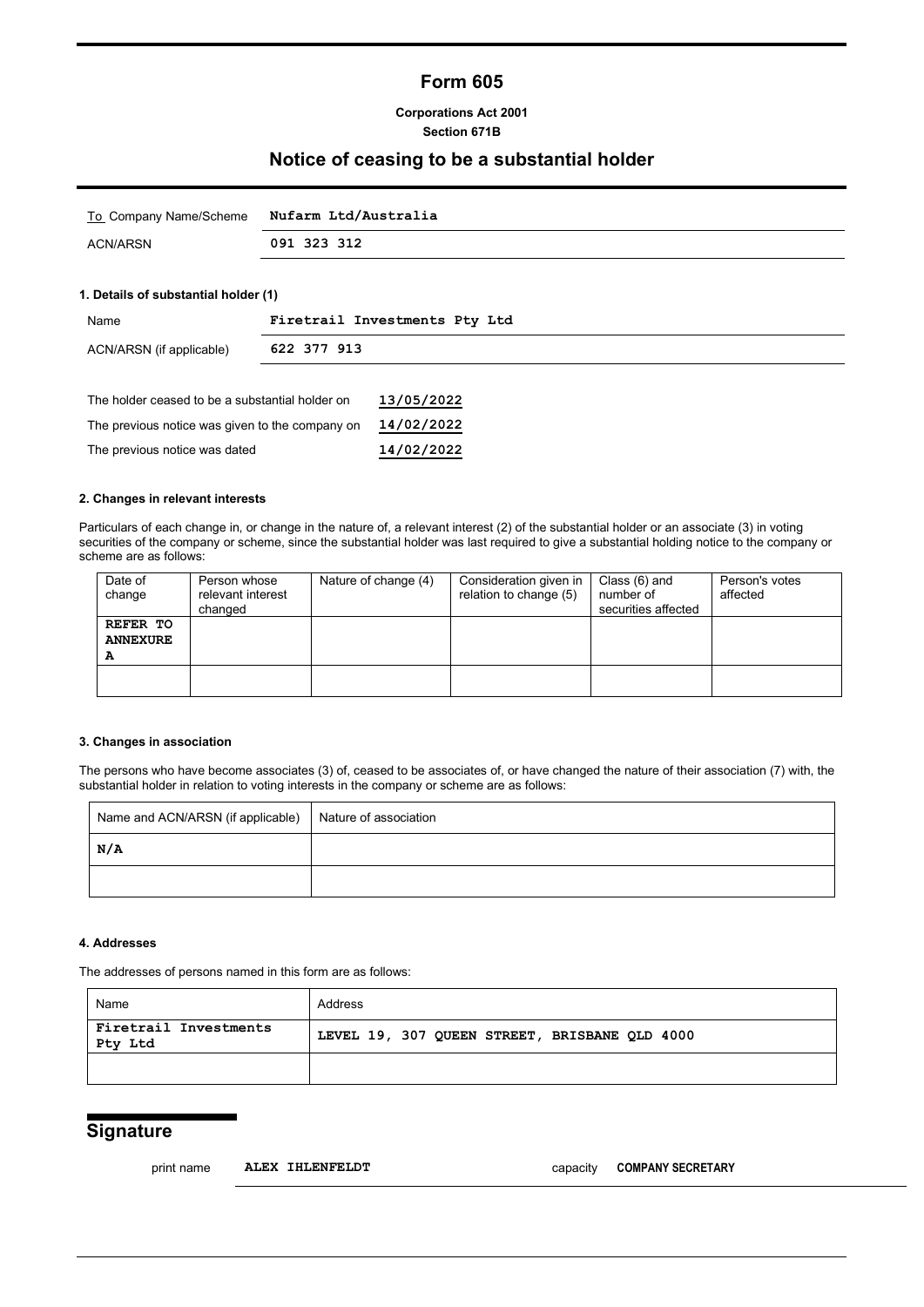

**sign here**  $\left\{\frac{1}{1}\right\}$  , the contract of the contract of the contract of the contract of the contract of the contract of the contract of the contract of the contract of the contract of the contract of the contract of

#### **DIRECTIONS**

- (1) If there are a number of substantial holders with similar or related relevant interests (eg. a corporation and its related corporations, or the manager and trustee of an equity trust), the names could be included in an annexure to the form. If the relevant interests of a group of persons are essentially similar, they may be referred to throughout the form as a specifically named group if the membership of each group, with the names and addresses of members is clearly set out in paragraph 4 of the form.
- (2) See the definition of "relevant interest" in sections 608 and 671B(7) of the Corporations Act 2001.
- (3) See the definition of "associate" in section 9 of the Corporations Act 2001.
- (4) Include details of:
	- (a) any relevant agreement or other circumstances because of which the change in relevant interest occurred. If subsection 671B(4) applies, a copy of any document setting out the terms of any relevant agreement, and a statement by the person giving full and accurate details of any contract, scheme or arrangement, must accompany this form, together with a written statement certifying this contract, scheme or arrangement; and
	- (b) any qualification of the power of a person to exercise, control the exercise of, or influence the exercise of, the voting powers or disposal of the securities to which the relevant interest relates (indicating clearly the particular securities to which the qualification applies).

See the definition of "relevant agreement" in section 9 of the Corporations Act 2001.

- (5) Details of the consideration must include any and all benefits, money and other, that any person from whom a relevant interest was acquired has, or may, become entitled to receive in relation to that acquisition. Details must be included even if the benefit is conditional on the happening or not of a contingency. Details must be included of any benefit paid on behalf of the substantial holder or its associate in relation to the acquisitions, even if they are not paid directly to the person from whom the relevant interest was acquired.
- (6) The voting shares of a company constitute one class unless divided into separate classes.
- (7) Give details, if appropriate, of the present association and any change in that association since the last substantial holding notice.